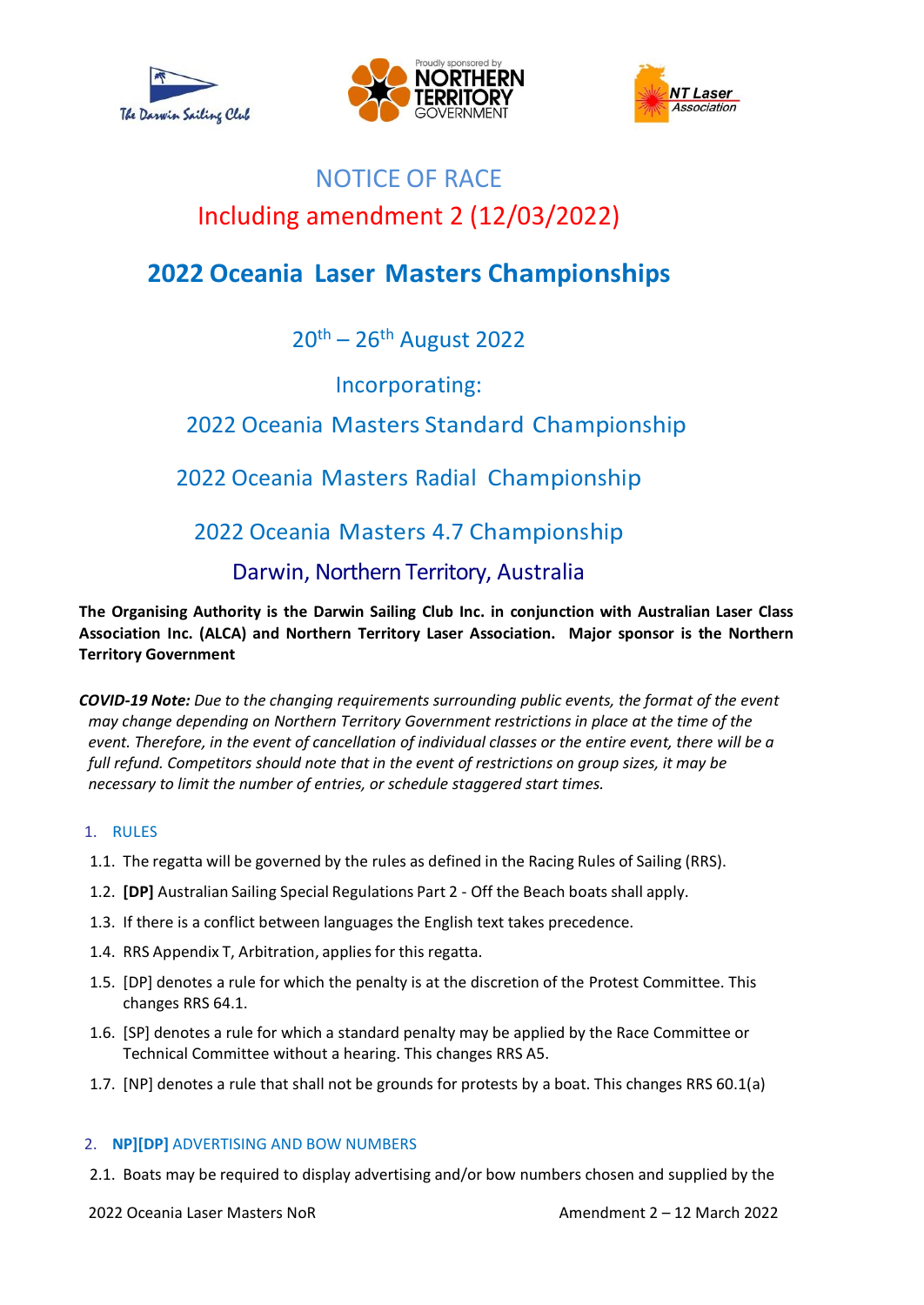





Organising Authority.

- 3. COMMUNICATION
- 3.1. The online official notice board is located at [https://www.darwinsailingclub.com.au/2022](https://www.darwinsailingclub.com.au/2022-oceania-laser-masters) [oceania-laser-masters](https://www.darwinsailingclub.com.au/2022-oceania-laser-masters)
- 3.2. [DP] While racing, except in an emergency, a boat shall not make voice or data transmissions and shall not receive voice or data communication that is not available to all boats.

## 4. ELIGIBILITY AND ENTRY

- 4.1. The regatta is open to all boats of the Laser Standard, Laser Radial or Laser 4.7 Classes sailed only by skippers that qualify as Masters.
- 4.2. Eligibility for Masters Divisions is the competitor's age as at 20<sup>th</sup> August 2022. Competitors need to be aged 30 years or older and the following Divisions will be sailed:
	- 4.2.1.Apprentice Master <sup>30</sup> to <sup>44</sup> years
	- 4.2.2.Master 45 to <sup>54</sup> years
	- 4.2.3.Grand Master 55 years to 64
	- 4.2.4.Great Grand Master 65 years to 74 Legend <sup>75</sup> years and older
- 4.3. All boats shall be entered and skippered by a current financial member of a District of the International Laser Class Association (ILCA).
- 4.4. Eligible boats may enter, prior to midnight on 20th July 2022 online via <https://www.revolutionise.com.au/darwinsailing/events/101434/>
- 4.5. A maximum of 150 entries will be accepted.

## 5. FEES

- 5.1. The entry fee is AUD\$350 per boat for all Classes.
- 5.2. An early bird discount of \$50 applies to entries received prior to 30 April 2022.
- 5.3. A late entry fee appliesfor entries submitted after 20 June 2022. The late entry fee is AUD\$100 in addition to the entry fee.
- 5.4. Fees are stated in Australian currency (AUD) and include any local taxes (GST), but exclude any booking and credit card merchant fees detailed in the online entry system.
- 5.5. If the entry is cancelled due to Government restrictions, there will be a 100% refund. If an entry is cancelled by the competitor, the entry fee will be refunded as follows:

| <b>Cancellation Date</b>                                   | <b>Entry Fee Refund</b> |
|------------------------------------------------------------|-------------------------|
| Before or on the 20 <sup>th</sup> June, 2022               | 100%                    |
| After 20th June, 2022 and before COB 30 <sup>th</sup> July | 50%                     |
| After 30th July, 2022                                      | በ%                      |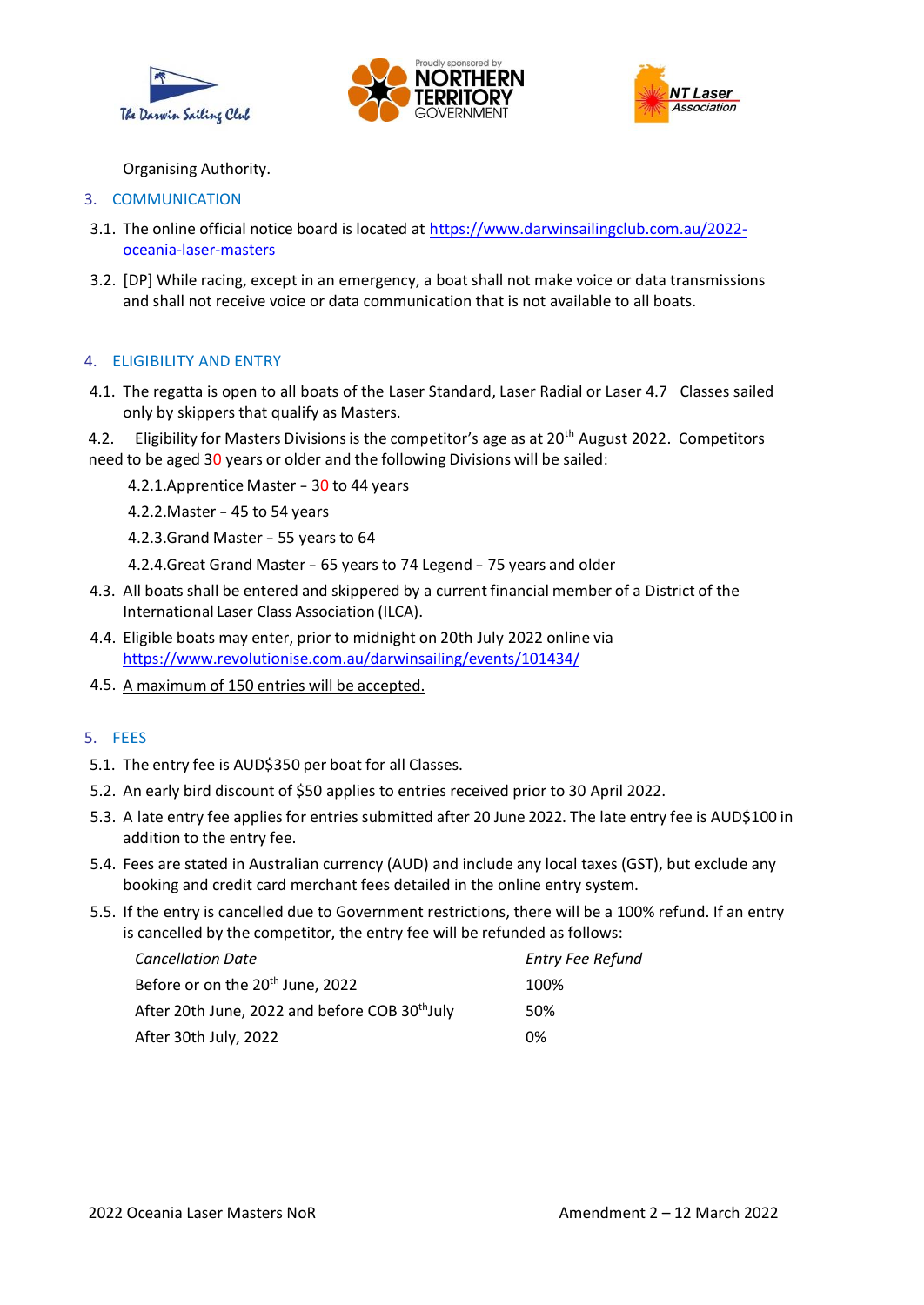





## 6. CLASSES AND DIVISIONS

6.1. Racing will be conducted in three classes if five or more entries are received for that class:

- Laser Standard
- Laser Radial
- Laser 4.7
- 6.2. The following Divisions will be included if five or more entries are received for that Division:
	- 6.2.1.**Laser Standard -** Apprentice Master, Master, Grand Master, Great Grand Master
	- 6.2.2. **Laser Radial** For each of Women and Men: Apprentice Master, Master, Grand Master, Great Grand Master, Legend
	- 6.2.3.**Laser 4.7** For each of Women and Men: Apprentice Master, Master, Grand Master, Great Grand Master, Legend

#### 7. SCHEDULE

- 7.1. Ten races are scheduled.
- 7.2. Regatta schedule:

| Saturday 20 <sup>th</sup> August | Registration                 | 0900hrs - 1700hrs  |
|----------------------------------|------------------------------|--------------------|
| Sunday 21 <sup>st</sup> August   | Registration                 | 0900hrs - 1115hrs  |
|                                  | Competitor briefing          | 1130hrs            |
|                                  | Registration                 | 1200hrs - 1700 hrs |
|                                  | <b>Practice Race</b>         | 1430hrs            |
|                                  | <b>Welcome Function</b>      | 1800hrs            |
| Monday 22nd August               | Racing - 2 races             | 1400hrs            |
| Tuesday 23 <sup>rd</sup> August  | Racing - 2 races             | 1400hrs            |
| Wednesday 24th August            | Racing - 2 races             | 1400hrs            |
| Thursday 25th August             | Racing - 2 races             | 1400hrs            |
| Friday 26th August               | Racing - 2 races             | 1330hrs            |
|                                  | <b>Presentation Ceremony</b> | After racing       |

On the last scheduled day of racing no warning signal will be made after 1530hrs.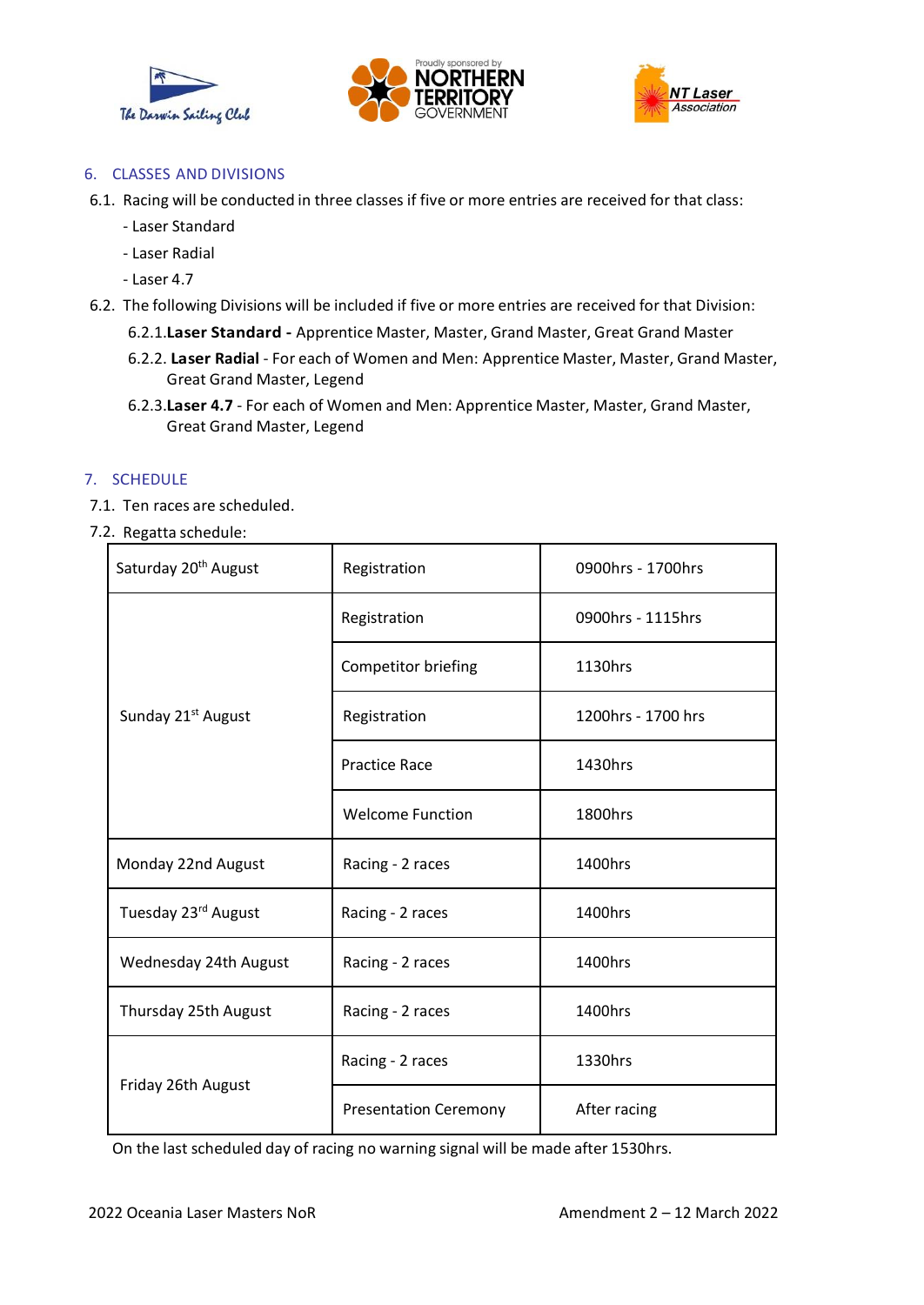





# 8. [NP][DP] MEASUREMENT

- 8.1. For the duration of the regatta, each competitorshall use only one hull, sail, mast, boom, centreboard, rudder and one batten set. Such equipment may only be replaced as allowed by and in accordance with the Sailing Instructions.
- 8.2. Dollies will be shared during the regatta. All boats shall be presented with a serviceable dolly. 'Serviceable' specifically includes being fitted with tyres at least 60 mm wide (or equivalent) and having adequate padding. Any boat entered with an unsatisfactory or unserviceable dolly may be refused entry.
- 8.3. Boats and equipment may be subject to inspection at any time during the regatta to ensure compliance with the Rules.
- 9. SAILING INSTRUCTIONS
- 9.1. Sailing Instructions will be available at registration, on the event website <https://www.darwinsailingclub.com.au/2022-oceania-laser-masters>

#### 10. VENUE

- 10.1. The regatta site is Darwin Sailing Club, 5 Atkins Drive, Fannie Bay, Northern Territory, Australia.
- 10.2. The Racing Area will be the waters of Darwin Harbour in the vicinity of Darwin Sailing Club.

#### 11. THE COURSES

11.1. Trapezoid courses will be sailed as detailed in the Sailing Instructions.

## 12. SCORING SYSTEM

- 12.1. Four races are required to be completed to constitute a series.
- 12.2. When fewer than five races have been completed, a boat's series score will be the total of all her race scores.
- 12.3. When five to nine races have been completed, a boat's series score will be the total of all her race scores excluding her worst score.
- 12.4. When ten races have been completed, a boat's series score will be the total of all her race scores excluding her two worst scores.
- 12.5. All Division prizes will be awarded based on the position of the boat in that Division.

## 13. [DP] [NP] SUPPORT BOATS

- 13.1. Team leaders, coaches, and other support personnel ("Support Boats") shall not be in the racing area, which is defined as within 100 metres of a competitor or a mark of the course. This will apply from the time of the preparatory signal for the first fleet to start until all boats have finished that race, or the Race Committee signals a postponement, general recall or abandonment, except in the case of an emergency. The penalty for failing to comply with this requirement may be disqualification of all boats associated with the Support Boat who infringes.
- 13.2. All Support Boats shall register at the Regatta Office and pay a support boat registration deposit of AUD\$50, refundable after the regatta competition has concluded and on return of any Organising Authority supplied equipment.
- 13.3. All Support Boats shall display any insignia supplied, or required by the Organising Authority.
- 13.4. Coaches using a Support Boat shall provide next of kin contact information and sign a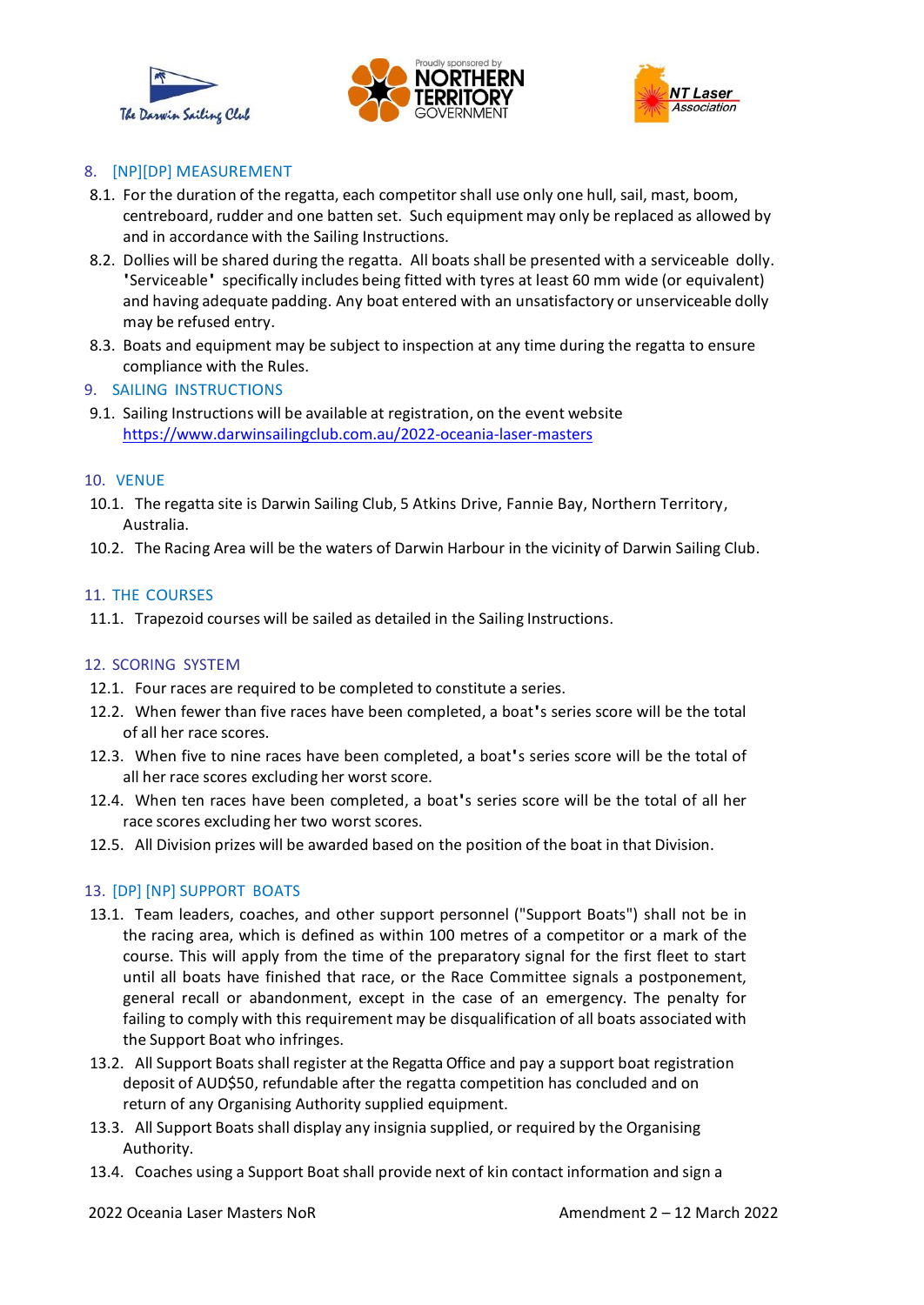





Coaches Code of Conduct' at the time of registration.

- 13.5. Operators of Support Boats shall have a working VHF Radio on board their vessel and other applicable Safety Gear (as detailed in the Support/Coach Boat Online Registration declarations). It is also a requirement for all personnel on a Support Boat to wear an appropriate PFD at all times while afloat.
- 13.6. Support Boats shall make themselves available at all times while afloat to assist the Organising Authority in the case of an emergency or rescue, as directed in person by the relevant race officer or by the Safety Officer, or Race Officer via VHF Radio.

#### 14. RADIO COMMUNICATIONS

14.1. In accordance with the Laser Class Rule 22 Section 5 any use of electronic equipment not specifically allowed in the ILCA rules is prohibited unless the rules are modified by the Sailing Instructions.

#### 15. PRIZES

- 15.1. Laser class cubes and prizes shall be awarded in accordance with the ILCA bylaws.
- 15.2. Other prizes may be awarded at the discretion of the Organising Authority.

#### 16. RIGHTS TO USE NAME AND LIKENESS

16.1. In participating in the regatta, a competitor automatically grants the Organising Authority and the sponsors of the regatta, the right in perpetuity, to make, use and show from time to time at their discretion, any motion pictures, still pictures and live, taped or film television and other reproductions of him/her during the period of the competition for the regatta in which the competitor participates and all material related to the regatta without compensation.

#### 17. DISCLAIMER OF LIABILITY

17.1. Competitors participate in the regatta entirely at their own risk. See RRS 3, Decision to Race. The Organizing Authority, event sponsors, Darwin Sailing Club, NT Laser Class Association or Australian Laser Class Association, their officers, staff, members and volunteers will not accept any liability for material damage or personal injury, or death sustained in conjunction with or prior to, during, or after the regatta.

#### 18. INSURANCE

18.1. Each participating boat shall be insured with valid third-party liability insurance with a minimum cover of \$5,000,000 (recommended \$10,000,000) per event or the equivalent. By completing the online entry, boats are deemed to have made a declaration that they hold such cover. Competitors may be required to produce evidence of such insurance and any competitor not holding this cover shall withdraw their entry.

#### 19. AMENDMENTS

19.1. Any amendments to this Notice of Race shall be posted at <https://www.darwinsailingclub.com.au/2022-oceania-laser-masters>and advised to boats that have entered at that point by email to the entrants advised address.